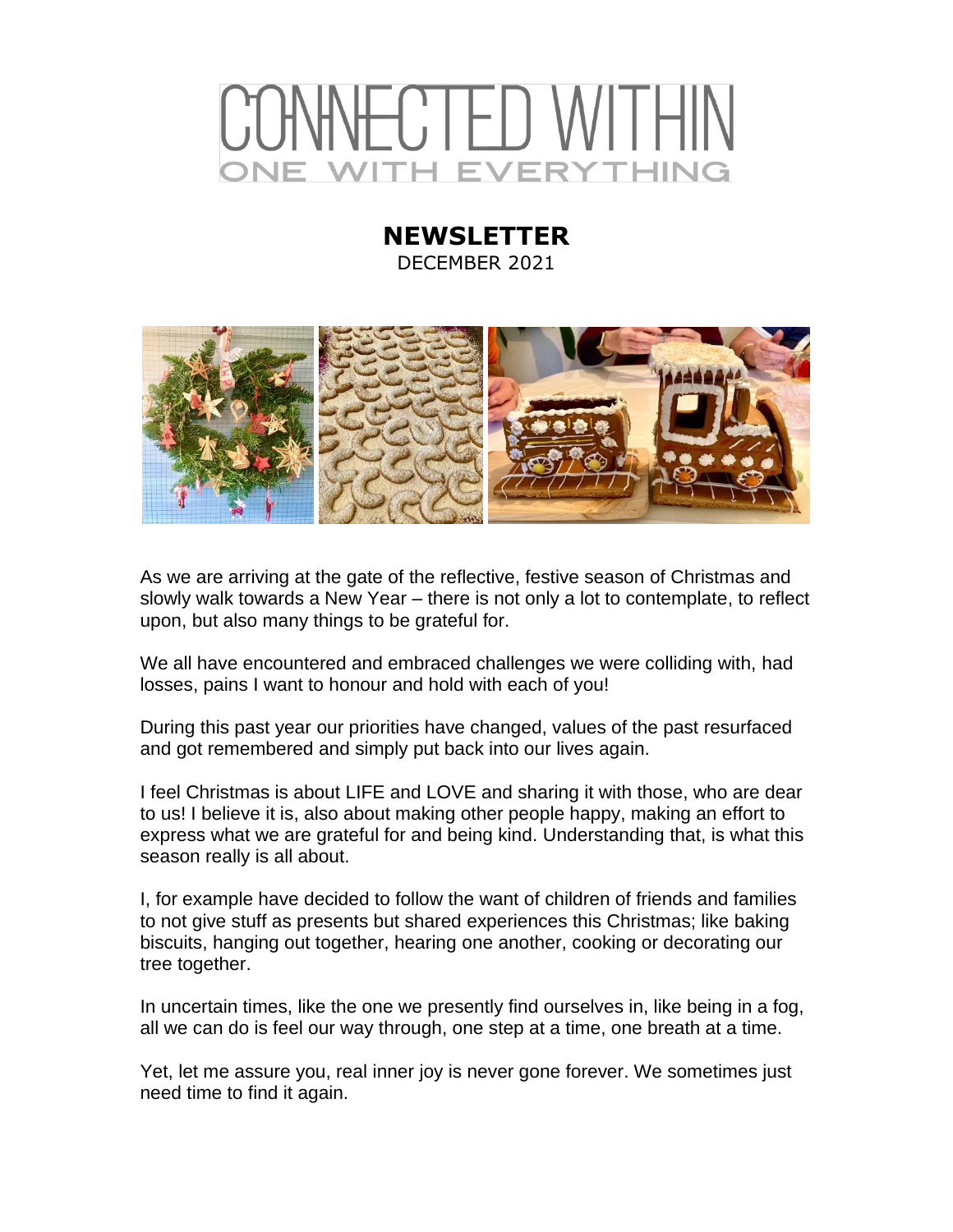## CTED WITH **VITH EVERYTHING**



When we learn to ask for acceptance what is right now, when we decide to be truly present, in the here and now, life becomes not only bearable but so much better again.

This is so, because we align ourselves with the present moment, which is the only place where life flows, evolves and can be experienced. If we resist the present moment or fight it as an obstacle or perceive it as an enemy, then we are just not really alive, or fully experience our life. And believe me, life is too short not to fully enjoy it, fully and whenever we can.

My parent's best friend, a catholic priest in his late 80s, who after a stroke, normally can't write anymore, *did make the effort to* write to a few lines to my husband and I, this Christmas, asking me for one thing, that we make sure to thoroughly enjoy and celebrate our lives, as it is so much more fleeting than we think. I called him and promised him we will.

And this is what I want to pass on to you, ignite in you, with this newsletter.

Create in you, a joy for the present moment and commit to be grateful, thankful and happy – just right now!!

Let us be rooted in the dimension of 'being', shine our light and open our heart, with its vulnerability, (which I deeply sense myself presently), with all its sensations and foremost its *huge potential to love and to feel joy!*

So, let us together approach 2022 with gathering faith for the New Year to bring us hope and possibility.

Let us gather and make conscious choices to be grateful, *choose* joy in a daily morning ritual and really commit to be the most aware, most loving version of ourselves.

Around me I detect one thorn in our present days – which is the need to be right, to tell others how to be, how to behave, even how to love us.

If we could learn not to judge others, and especially neither ourselves, then we could *simply love, freely and truly unconditionally.* Then nothing is expected and everything becomes a gift. A happy surprise! Even being a vessel for a life force